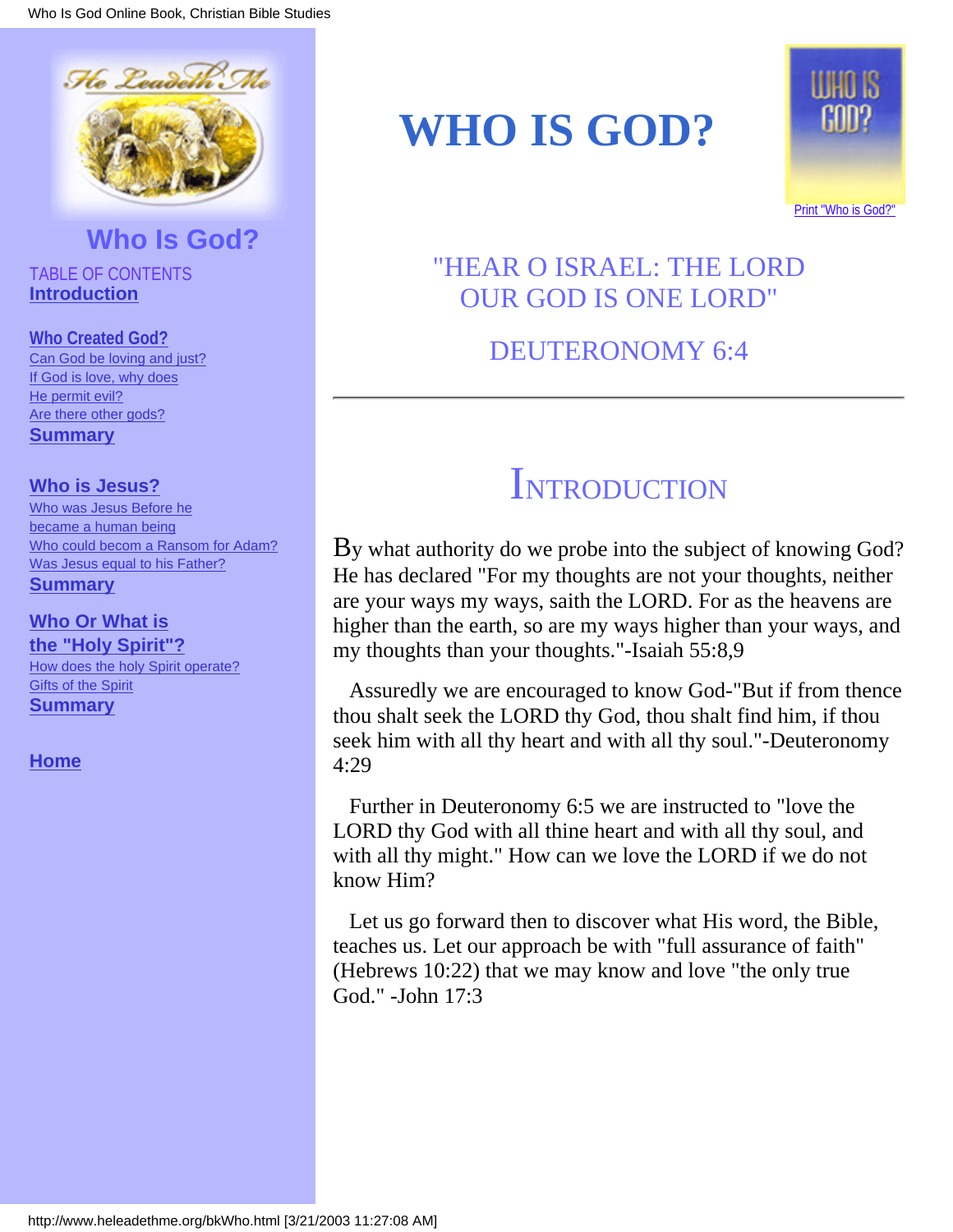<span id="page-1-0"></span>



### "HEAR O ISRAEL: THE LORD OUR GOD IS ONE LORD"

DEUTERONOMY 6:4

## **INTRODUCTION**

By what authority do we probe into the subject of knowing God? He has declared "For my thoughts are not your thoughts, neither are your ways my ways, saith the LORD. For as the heavens are higher than the earth, so are my ways higher than your ways, and my thoughts than your thoughts."-Isaiah 55:8,9

 Assuredly we are encouraged to know God-"But if from thence thou shalt seek the LORD thy God, thou shalt find him, if thou seek him with all thy heart and with all thy soul."-Deuteronomy 4:29

 Further in Deuteronomy 6:5 we are instructed to "love the LORD thy God with all thine heart and with all thy soul, and with all thy might." How can we love the LORD if we do not know Him?

 Let us go forward then to discover what His word, the Bible, teaches us. Let our approach be with "full assurance of faith" (Hebrews 10:22) that we may know and love "the only true God." -John 17:3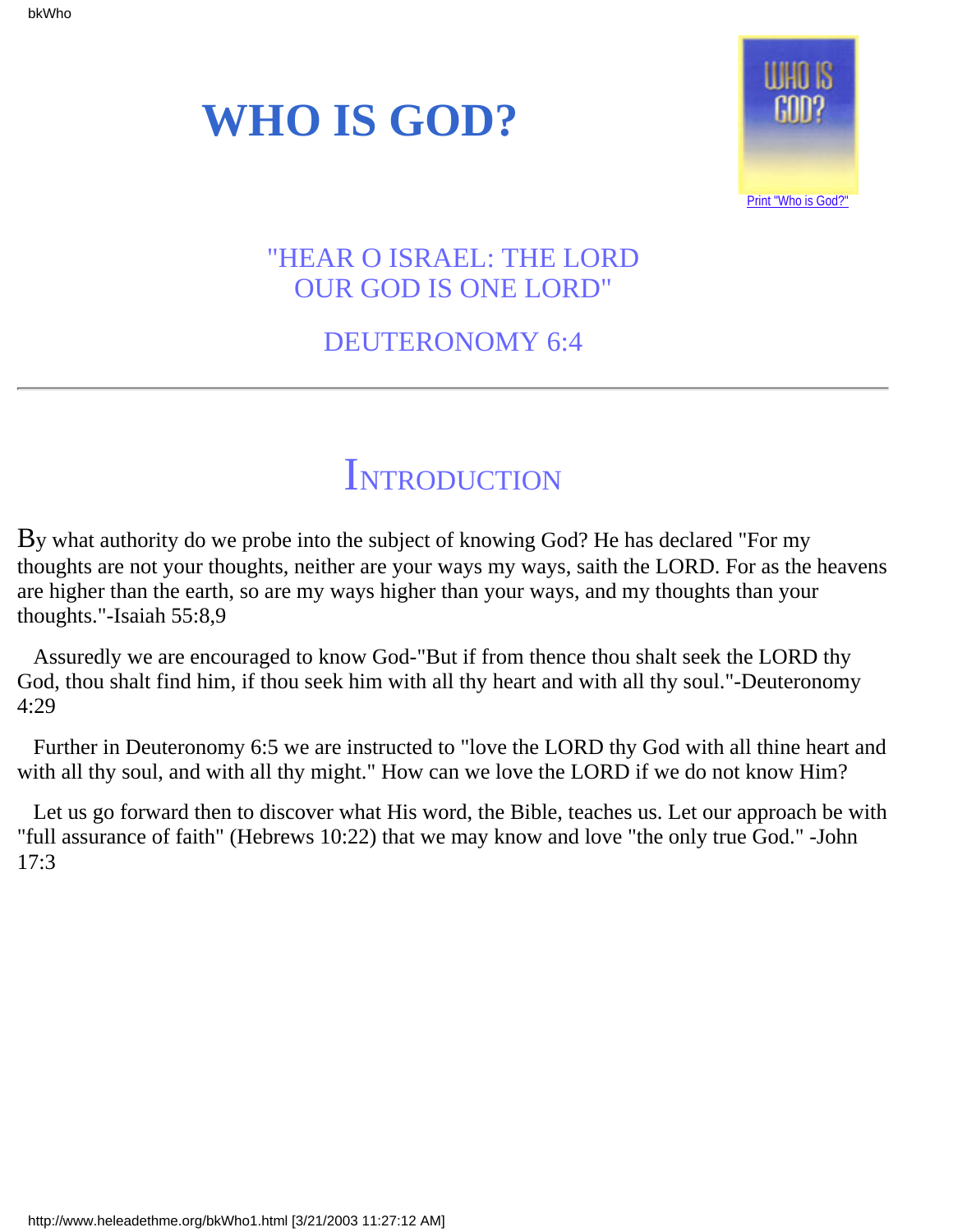### WHO CREATED GOD?

<span id="page-2-0"></span>"Before the mountains were brought forth, or ever thou hadst formed the earth and the world, even from everlasting to everlasting, thou art God."-Psalm 90:2

This is a concept that is difficult for us to grasp. As human beings everything has a beginning and an ending. But God has existed forever-He was not created, but is the creator of all things.

"The name Jehovah means the self existent, or eternal one." (Dr. James Strong)

The title, Jehovah, is used in the Old Testament and is applied only to the Creator, never to other gods whether good or evil. He is the one true God, the Creator of the universe, and the one in whom we "live and move and exist."-Acts 17:28, Diaglott

### Can God Be Loving And Just?

<span id="page-2-1"></span>Some may see God as being austere and unsympathetic, demanding cruel punishment from those who disobey His commandments.

God's justice was absolute in condemning Adam's disobedience (Genesis 2:17), but His love is manifested in His plan to redeem mankind from sin and death.

"For the wages of sin is death (God's justice), but the gift of God is eternal life through Jesus Christ our Lord (God's love)."-Romans 6:23

"God so loved the world that He gave His only begotten Son, that whosoever believeth on him should not perish, but have everlasting life."-John 3:16

We must never forget the sacrifice God made in giving His Son as a ransom for Adam. We do not know what emotions God felt when His beloved, only begotten (created), Son died. However, we know that as humans created in the "image and likeness" of God, we suffer when our children suffer.

Although Jesus willingly died, "Lo, I come (in the volume of the book it is written of me) to do thy will O God" (Hebrews 10:7), it was God's love that sent His only begotten Son into the world, that we might live through him. "Herein is love, not that we loved God, but that he loved us, and sent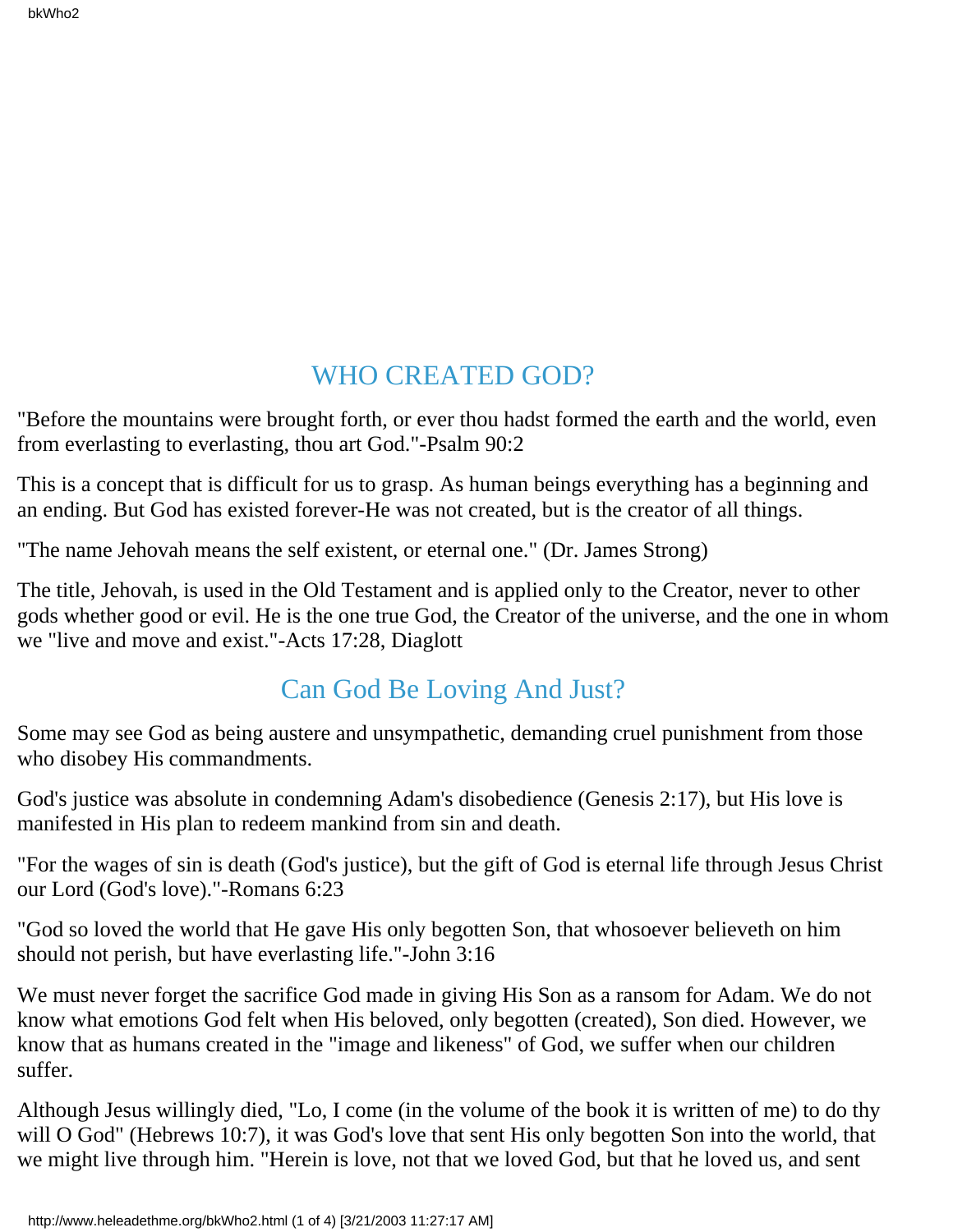bkWho2

his Son to be the propitiation (atonement) for our sins."-1 John 4:9

### If God Is Love, Why Did He Permit Evil?

<span id="page-3-0"></span>God did not change His mind regarding the "wages of sin." God knew that it would be profitable for man to experience the terrible consequences of sin. He could have created a race of robots who could not sin and who would praise and worship Him. But He created man as a free moral agent who could discern between good and evil. In His wisdom He permitted Adam to face this choice before having any children. Adam sinned and was therefore responsible for the actions of the entire human race. Had he sinned after having children not only he but any of his progeny who sinned would have needed a separate redeemer.

We can see the wisdom in the divine plan. Adam's sin brought condemnation on all but required only one redeemer to rescue all mankind from condemnation.

"Wherefore, as by one man sin entered into the world, and death by sin; and so death passed upon all men, for that all have sinned:& Therefore as by the offence of one judgment came upon all men to condemnation; even so by the righteousness of one the free gift came upon all men unto justification of life."-Romans 5:12,18

Every individual experiences sin and its results, and then temporarily passes away in the sleep of death. "All that are in the grave shall hear his voice, and shall come forth &"-John 5:28,29.

The experience with sin will be a valuable lesson in the coming kingdom for which we pray: "Thy kingdom come. Thy will be done in earth, as it is in heaven." (Matthew 6:9) Mankind will then have an opportunity to choose between good and evil, and if obedient to Divine law, to be restored to the perfection lost by Father Adam.

### Are There Other Gods?

<span id="page-3-1"></span>In the Old Testament the Hebrew word translated Lord and God (elohim) sometimes applies to Jehovah, and sometimes prophetically applies to Jesus; sometimes to angels or heathen rulers or heathen gods.

Elohim signifies a mighty one, prince, ruler or judge. It is most frequently translated "God" or "gods."

Jehovah (the All Mighty) Elohim contrasted with other Elohim (Mighty Ones):

"Give ear, O LORD, (Jehovah) unto my prayer & Among all the gods (elohim - mighty ones) there is none like unto thee &"-Psalm 86:6-8

"For the LORD (Jehovah) is a great God (el - mighty one), and a great King above all gods (elohim - mighty ones)."-Psalm 95:3

Angels called Elohim:

"Thou hast made him a little lower than the angels (elohim), and hast crowned him with glory and honor."-Psalm 8:5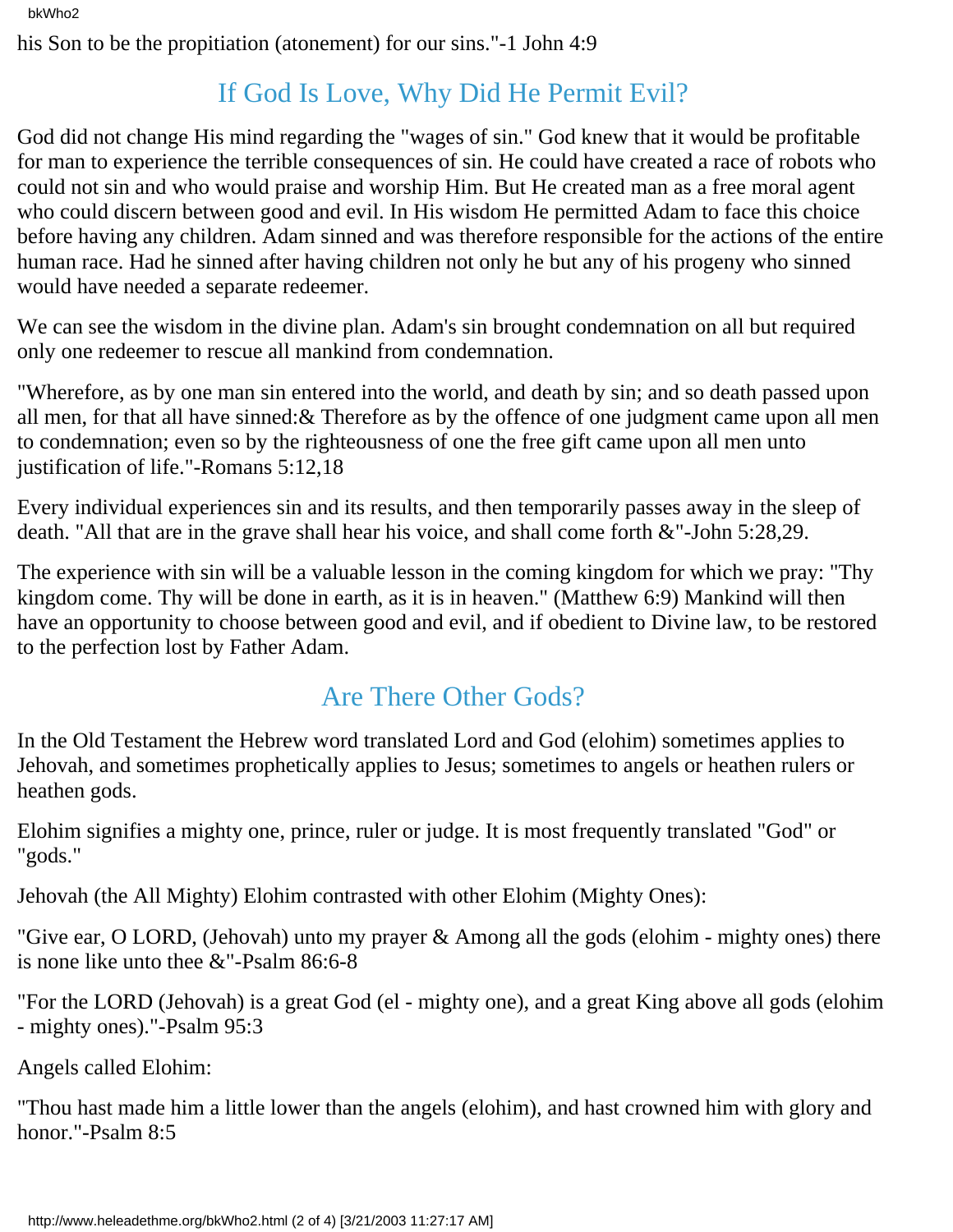bkWho2

Moses called Elohim:

"And the LORD said unto Moses, See I have made thee a god (elohim) unto Pharaoh&"-Exodus 7:1

Judges called Elohim:

"His master shall bring him unto the judges (elohim)&"-Exodus 21:6

Translation of the Greek word Theos as used in the New Testament:

This word, theos, generally refers to our Heavenly Father or to his Son, Jesus, but also refers to false gods.

Satan is called theos in 2 Corinthians 4:4:

"In whom the god (theos) of this world hath blinded the minds of them which believe not &" In Acts 12:22 this same word is used of Herod when the people of Sidon and Tyre shouted after his oration: "It is the voice of a god (theos), and not of a man." -1 John 5:7,8

This scripture seems confusing, until we understand that most of it is spurious:

"For there are three that bear record in heaven, the Father, the Word, and the Holy Ghost: and these three are one. And there are three that bear witness in earth, the Spirit, and the water, and the blood: and these three agree in one."

The words underlined above are not found in any of the oldest and most reliable manuscripts, nor in any of the ancient translations. That they are not a genuine part of the original text is the unanimous verdict of contemporary scholars and evangelicals.

### SUMMARY

<span id="page-4-0"></span>The Heavenly Father was not created, but has existed forever.

He is perfect in all attributes of character - perfect in His justice, so that the just sentence of His righteous law cannot be infracted, even by Himself; perfect in wisdom in that His plan regarding man's creation and salvation was so complete no failure could arise - nor the necessity for change of the divine plan. "For I am the LORD, I change not &" (Malachi 3:6) "Known unto God are all His works, from the beginning of the world."-Acts 15:18

Perfect in love, for there could be no greater love possible; perfect in power so that all His good purposes could be executed and result in the originally designed results. "So shall my word be that goeth forth out of my mouth: it shall not return unto me void, but it shall accomplish that which I please, and it shall prosper in the thing whereto I sent it."-Isaiah 55:11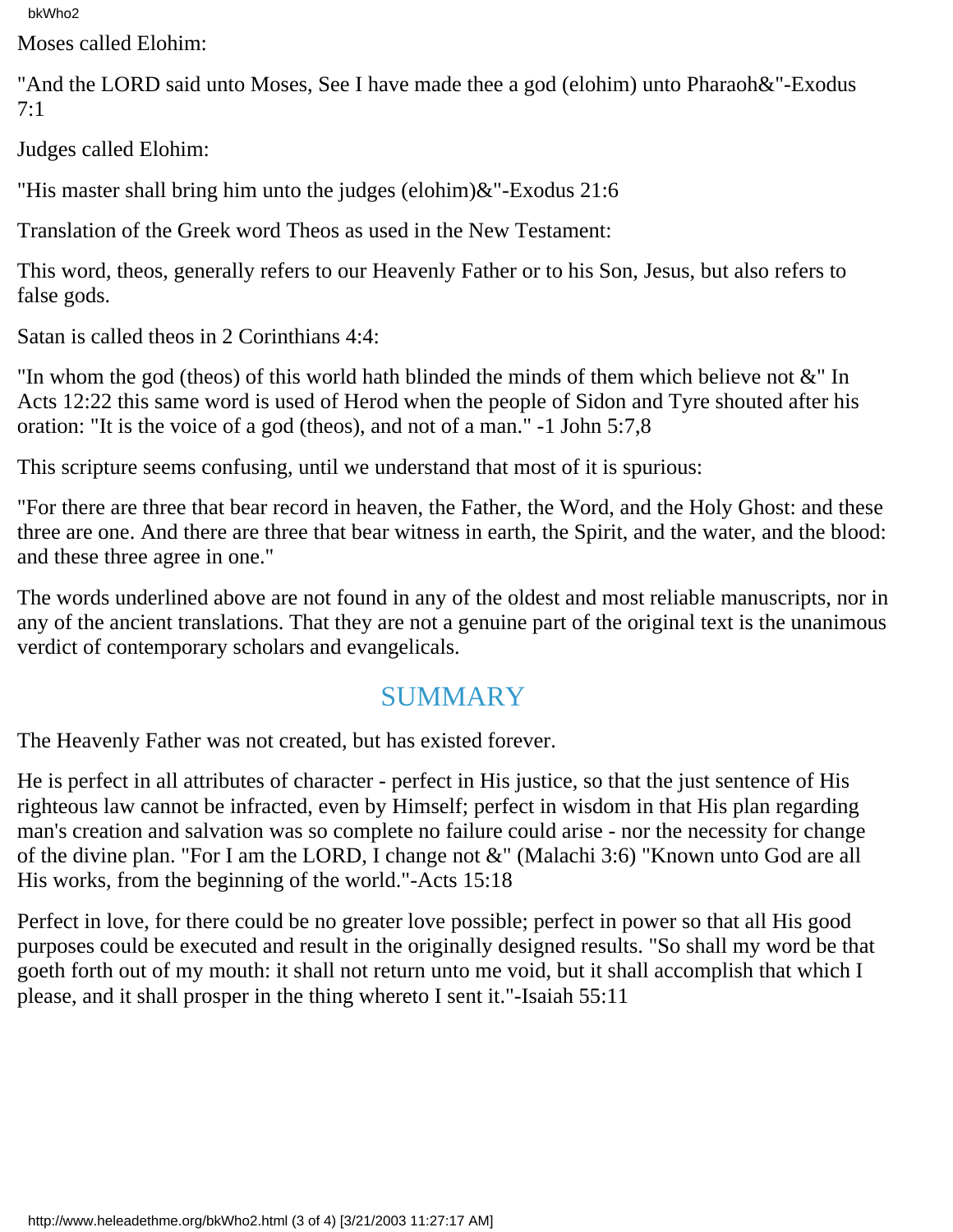bkWho2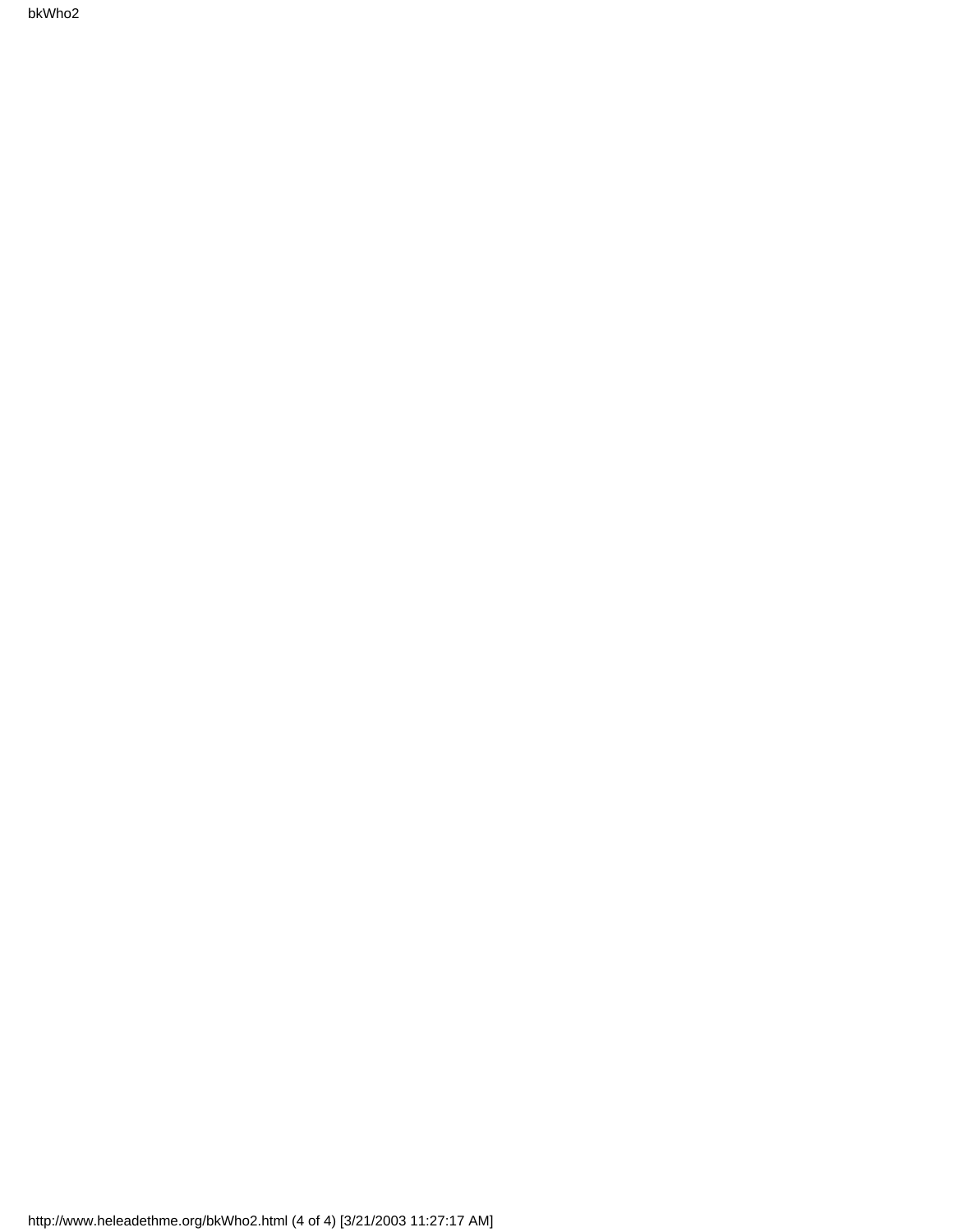#### **WHO IS JESUS?**

<span id="page-6-0"></span>"The LORD possessed (created) me in the beginning of his way, before his works of old. I was set up from everlasting, from the beginning, or ever the earth was. When there were no depths, I was brought forth; when there were no fountains abounding with water. Before the mountains were settled, before the hills was I brought forth: While as yet he had not made the earth, nor the fields, nor the highest part of the dust of the world. When he prepared the heavens, I was there: when he set a compass upon the face of the depth: When he established the clouds above: when he strengthened the fountains of the deep: When he gave to the sea his decree, that the waters should not pass his commandment: when he appointed the foundations of the earth: Then I was by him, as one brought up with him: and I was daily his delight, rejoicing always before him." (Proverbs 8:22-30)

### Who Was Jesus Before He Became A Human Being?

<span id="page-6-1"></span>What a beautiful description is given of Jesus as a spirit being before he was "made flesh." His name was the "Logos" or God's mouthpiece, or Word.

"In the beginning was the Word (Logos) and the Word was with the God and a god was the Word. (Interlinear Diaglott translation of John 1:1) Unfortunately many versions of the Bible give the thought that the Word was God.

Jesus was the "beginning of the creation of God" (Revelations 3:14), the "firstborn of every creature" (Colossians 1:15). He was the direct creation of the Father, and spoken of as the "only begotten of the Father." (John 1:14) The Apostle Paul tells us that Jesus was the active agent of Jehovah in all the creative work: "For by him were all things created, that are in heaven, and that are in earth, visible and invisible, whether they be thrones, or dominions, or principalities, or powers: all things were created by him, and for him."-Colossians 1:16

Referring to Jesus, God "Hath in these last days spoken unto us by his Son, whom he hath appointed heir of all things, by whom also he made the worlds."-Hebrews 1:2

### **Who Could Become A Ransom For Adam?**

<span id="page-6-2"></span>When Adam sinned and condemned future generations to be born in sin, a "ransom" or corresponding price had to be provided to release mankind from condemnation and guarantee restoration of all that was lost.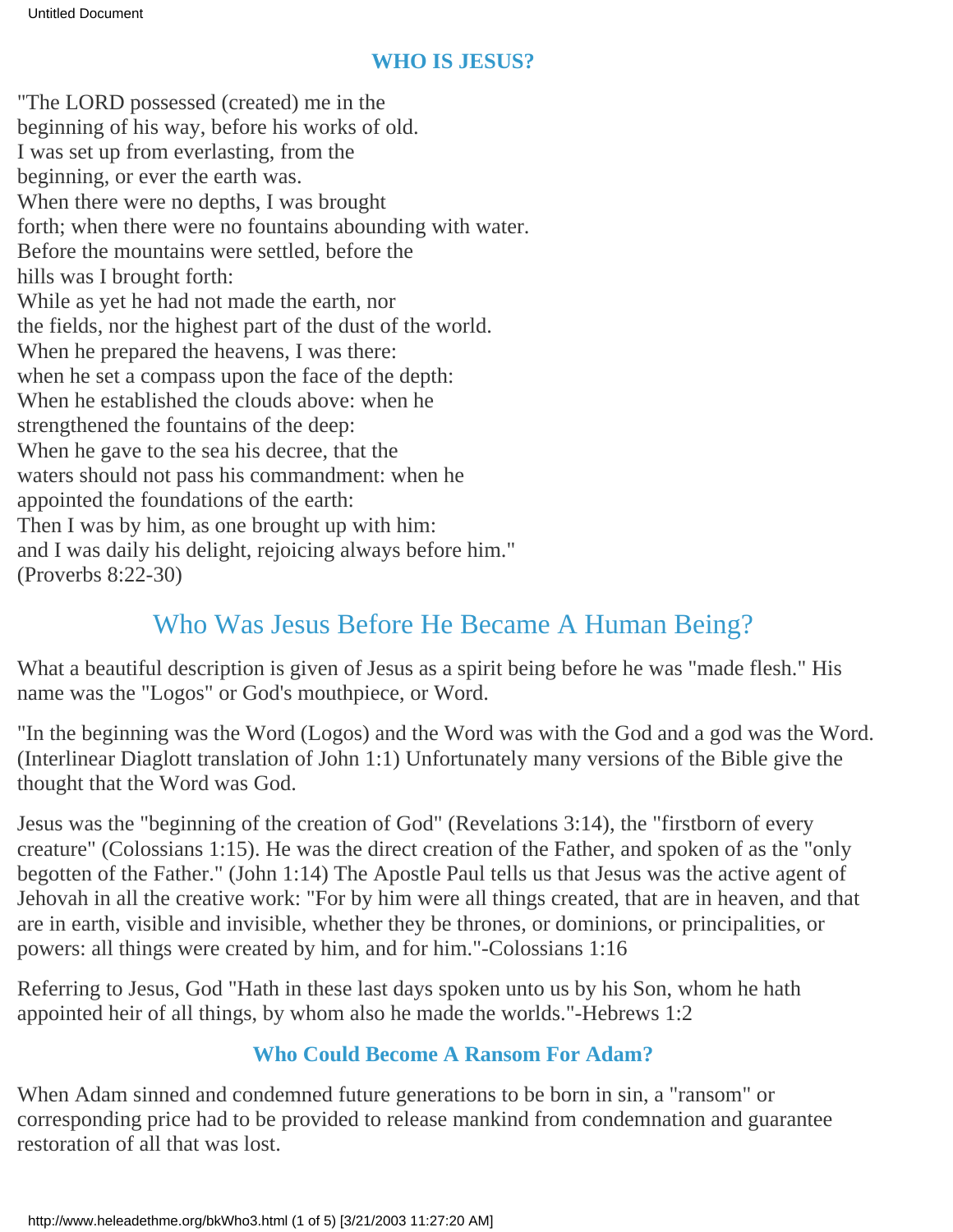Jehovah could not become the ransom, because a corresponding price called for the death of a perfect human being. God was divine, and could not die.

Angelic beings likewise could not satisfy God's justice.

Only a being willing to give up his glorious spirit nature and become a human and sacrifice his life as "a ransom for all" would be acceptable.

Jesus' pre-human life is referred to in Philippians 2:5-9 (Revised Standard Version). "Have this mind among yourselves, which you have in Christ Jesus, who, though he was in the form of God, did not count equality with God a thing to be grasped, but emptied (Greek, 'divested') himself, taking the form of a servant, being born in the likeness of men. And being found in human form he humbled himself and became obedient unto death, even death on a cross. Therefore God has highly exalted him&"

As a perfect man he suffered Adam's penalty, thus releasing Adam and his posterity from the curse of death.

"For since through a Man there is Death, through a Man also, there is a Resurrection of the Dead; for as by Adam All die, so by the Anointed also, will All be restored to life."-1 Corinthians 15:21,22 (Diaglott).

### **Was Jesus Equal To His Father?**

<span id="page-7-0"></span>Jesus, during his life on earth, always re-mained subordinate to his Heavenly Father.

"For Ihave not spoken of myself; but the Father which sent me, he gave me a commandment, what I should say, and what I should speak."-John 12:49

"& I go unto the Father: for my Father is greater than I."-John 14:28

However, a wonderful spirit of oneness existed between Jesus and his Heavenly Father, for he declared: "I and my father are one." (John 10:30) In the 17th chapter of John, Jesus prayed that his church would experience this same oneness with God, a oneness of purpose.

"That they all may be one; as thou Father, art in me, and I in thee, that they also may be one in us; that the world may believe that thou has sent me." -John 17:21

The scriptural understanding of Jesus as the beloved and only begotten Son of the Heavenly Father gives us a greater appreciation of him and his great sacrifice.

Just before his death, Jesus prayed: "And now, Father, glorify me with thine own self, with the glory which I had with thee before the world was."-John 17:5

Because of Jesus' faithfulness, at his resurrection, the Heavenly Father did more than restore his Son to his former position of glory in the heavenly realm - He exalted him to the divine nature.

"Who being the brightness of his glory, and the express image of his person, and upholding all things by the word of his power, when he had by himself purged our sins, sat down on the right hand of the Majesty on high. Being made so much better than the angels, as he hath by inheritance obtained a more excellent name than they."-Hebrews 1:3,4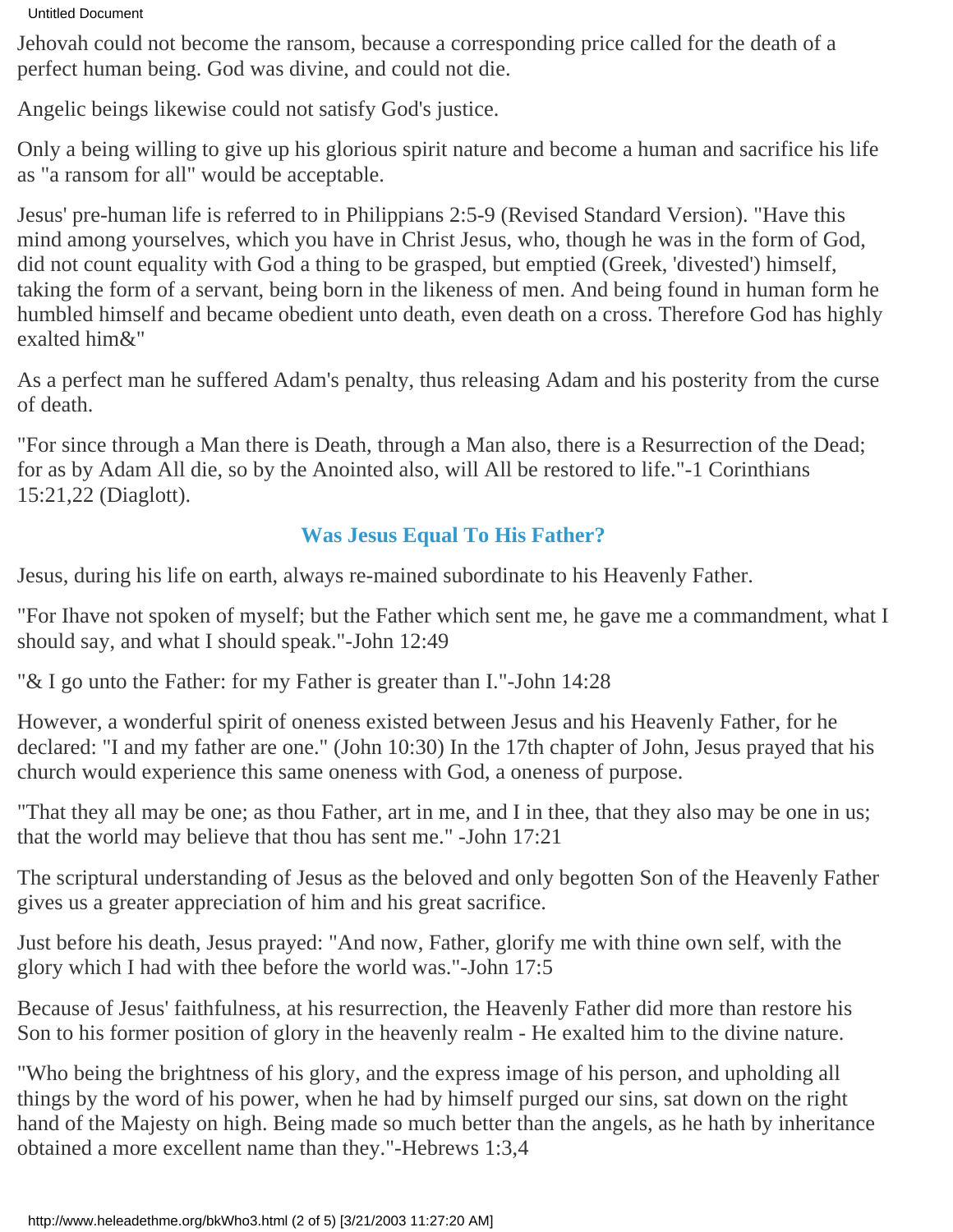After his resurrection, Jesus told his disciples "All power is given unto me in heaven and in earth."-Matthew 28:18

In due time, and in accordance with his Father's plan, the beloved Son of God will exercise this power to bring about the great work of restitution. "And he shall send Jesus Christ, which before was preached unto you: Whom heaven must receive (retain) until the times of restitution of all things &"-Acts 3:20,21

What a glorious outlook!

#### **SUMMARY:**

<span id="page-8-0"></span>Jesus existed as a spirit being before he was made flesh.

At that time he was known as a god, or mighty one.

He was the direct creation of God, the "Only Begotten." As Jehovah's representative, and in His name and through His power, Jesus created all things -angels, principalities and powers, as well as the earthly creation.

Jesus voluntarily gave up his position and nature to be made flesh and become our Redeemer.

Because of Jesus' faithfulness, his Father rewarded him with the divine nature.

It is this great One whom we delight to honor and to worship and to serve as one with the Heavenly Father, in word and in purpose and in spirit.

### **WHO OR WHAT IS THE "HOLY SPIRIT"?**

<span id="page-8-1"></span>The word "spirit" in the Old Testament is a translation of the Hebrew word "ruach", the root meaning of which is "wind." In the New Testament, also, the word "spirit" comes from a root meaning "wind"- the Greek word "pneuma."

These two words are also translated "breath", "mind", "life", meaning an invisible power or influence.

Unfortunately these words were incorrectly translated "Ghost" in the King James Bible. In the American Standard Version the term "Holy Ghost" does not appear.

The holy Spirit is described in the Bible as "The Spirit of God," "The Spirit of Truth," "The Spirit of Love," "The Spirit of a Sound Mind," "The Spirit of Christ," "The Spirit of Holiness," etc.

The title "holy Spirit" describes the mind of God - His power or sanctifying influence.

"The Spirit of the Lord is upon me, because he hath anointed me to preach the gospel to the poor."-Luke 4:18

### **How Does The Holy Spirit Operate?**

<span id="page-8-2"></span>The prophet Isaiah, in speaking prophetically of Jesus, describes the operation of God's holy Spirit. "And the spirit of the LORD shall rest upon him, the spirit of wisdom and understanding, the spirit of counsel and might, the spirit of knowledge and of the fear (reverence) of the LORD."-Isaiah 11:2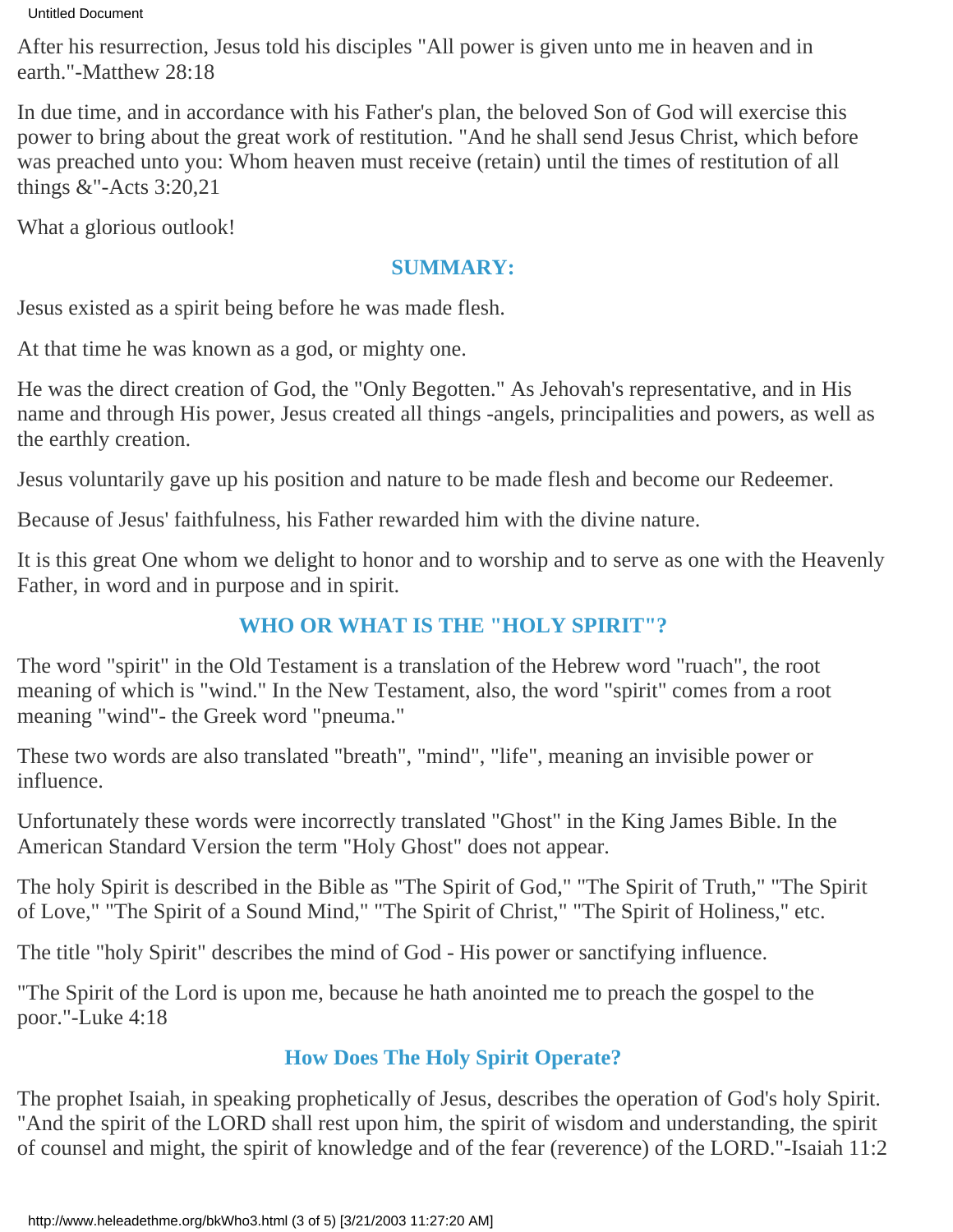Our Lord Jesus received wisdom and power by an outpouring of the holy Spirit at his baptism (Matthew 3:16), and his faithful followers desire to have the mind or spirit of Christ.

"Let this mind be in you, which was also in Christ Jesus&"-Philippians 2:5

"For who hath known the mind of the Lord, that he may instruct him? But we have the mind of Christ." -1 Corinthians 2:16

"Now if any man have not the Spirit of Christ, he is none of his."-Romans 8:9

Another use of the word spirit is in the sense of generative power, as in Genesis 1:2: "And the Spirit of God moved upon the face of the waters." The spirit or power of God, His energy, rendered the waters fruitful, prolific.

Similarly, the "Holy men of God (prophets) spake and wrote as they were moved by the holy Spirit." (2 Peter 1:21 - Diaglott translation) The holy Spirit of God influenced their minds, causing them to bring forth thoughts which God wished to have expressed.

Also, the skilled workmen who were selected by Moses to build the Tabernacle, were brought under the influence of the divine power to energize their natural faculties without affecting them in any moral sense. "And Moses said unto the children of Israel, See, the LORD hath called by name Bezaleel & And he hath filled him with the spirit of God, in wisdom, in understanding, and in knowledge, and in all manner of workmanship&Them hath he filled with wisdom of heart, to work all manner of work & "-Exodus 35:31-35

In Numbers 11:17-25 we are told that Jehovah endowed Moses and the elders with His spirit for judging Israel's affairs.

In the same manner God's spirit was with the kings of Israel, so long as they were loyal to him. (1 Samuel 11:6) Notice that in the case of Saul (1 Samuel 16:13,14), because of unfaithfulness, this spirit of wisdom departed from him and was conferred upon David.

Holy Spirit Not Yet Given

However, no manifestation of the spirit of God, prior to the first advent of Jesus, was the same as the manifestation and operation of God's spirit upon Jesus-from his baptism to his crucifixion, and upon the Church of Christ at Pentecost until now. "The Holy Spirit was not yet given (except to Jesus) because Jesus was not yet glorified."-John 7:39

#### **Gifts Of The Spirit**

<span id="page-9-0"></span>1 Corinthians 12:4-11 lists some of the gifts of the spirit: "Now there are diversities of gifts, but the same Spirit." These gifts were given to the early Church by the holy Spirit, but there is a difference between God's power, His spirit, and these gifts. The Apostle Paul explained in 1 Corinthians 13:8 that a time would come when some of these gifts (prophecy and tongues) would cease. These gifts were necessary at the inauguration of the Church, but became unnecessary after the Church had been established.

Now, instead of having such gifts miraculously bestowed, the operation of God's spirit or power, is upon the minds of those who have consecrated their lives to serve the Lord. The Apostle Paul urges